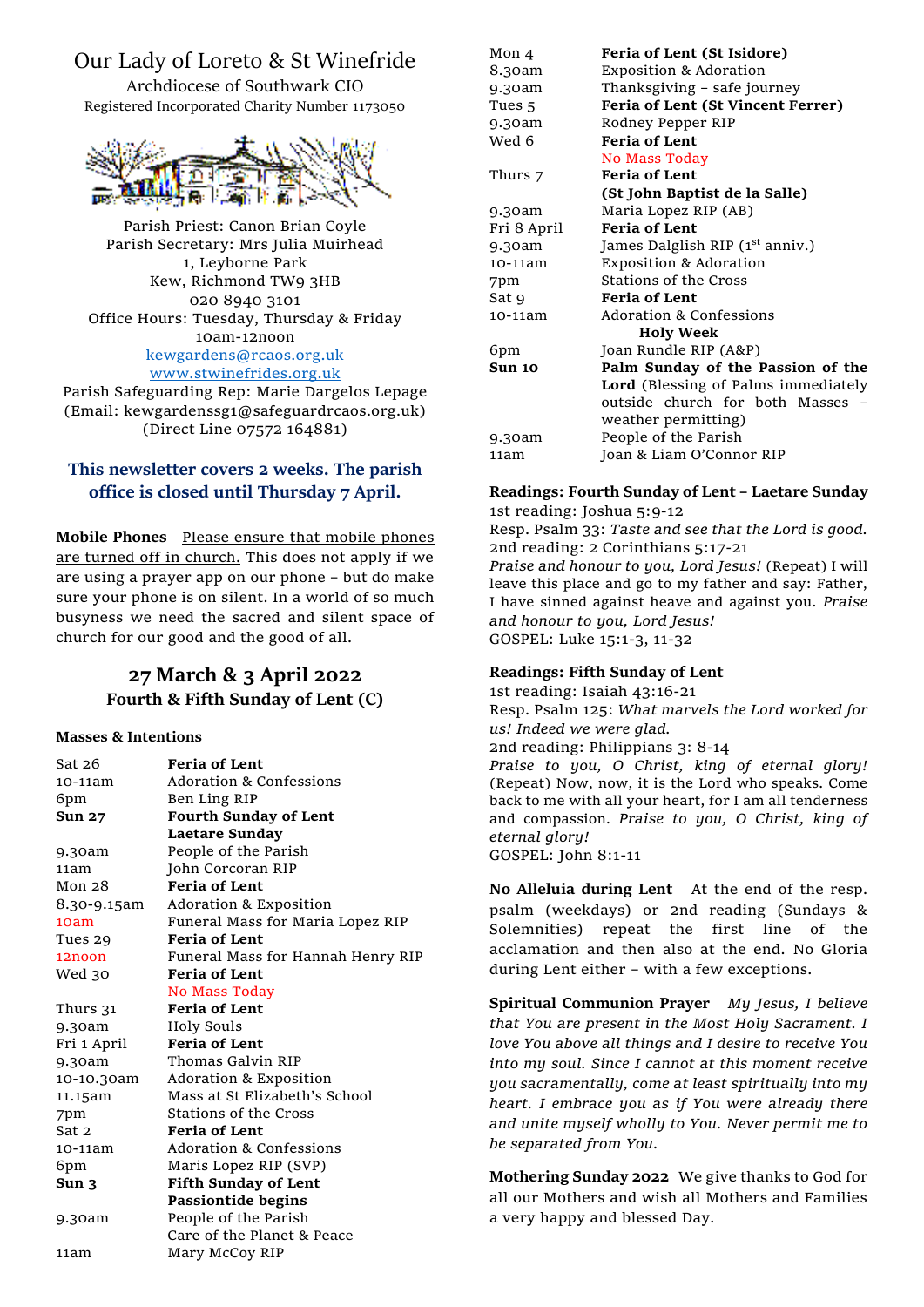**Our prayers are requested for** Clare Bertolotti, Mary Birch, Tony Harlow, Fiona Hopwood, Angelo Lopez, John Napier and Raie Smith.

**Pope Francis' Prayer Intentions for April** *We pray for all healthcare workers who serve the sick and the elderly, especially in the poorest countries. May they be adequately supported by governments and local communities.*

**Please Pray for the Repose of The Souls of MARIA LOPEZ and HANNAH HENRY** Maria's Funeral Mass is at St Winefride's on Monday 28 March at 10am and the committal follows at Mortlake Crematorium at 11.20am. Hannah's Funeral Mass is at St Winefride's on Tuesday 29 March at 12noon and committal at Richmond Cemetery at 1.30pm.

**Livestream Masses** Mon, Tues, Thurs, Fri at 9.30am and 11am Sundays via YouTube: [https://www.youtube.com/channel/UCvvsj3giEOJ](https://www.youtube.com/channel/UCvvsj3giEOJemlLQxHvMT6g) [emlLQxHvMT6g](https://www.youtube.com/channel/UCvvsj3giEOJemlLQxHvMT6g) or go to YouTube and then search Our Lady of Loreto & St Winefride.

**School Holidays begin next weekend.** May all at St Elizabeth's School and all Schools and Colleges attended by parishioners – pupils, staff, governors, families - enjoy a restful break. Thank you for the great work you do.

**Holy Week** There will be no booking system or seating plans for the Holy Week Masses. Details of Mass & Prayer times are at the end of this newsletter.

**A Prayer for Peace in Ukraine** *O God of peace, who are peace itself, and whom a spirit of discord cannot grasp, nor a violent mind receive, grant that those who are one in heart may persevere in what is good and that those in conflict may forget evil and so be healed. Amen.* 

**A Financial Collection for Ukraine** There are many charities appealing for help at this time, especially the Disasters Emergency Committee (DEC) which oversees some fifteen charities. Please give via the contactless devices or the basket in the church. All contributions will go to the DEC.

**Our Lady of Loreto & St Winefride's response to the tragedy and suffering in Ukraine** The parish hall will be open this Sunday 27 March and Sunday 3 April from 9am to 12.30pm (hall not open on Sundays 10 & 17 April) to receive donations of the following items: -

baby food & nappies; basic toiletries (toothpaste, toothbrushes, soap); cold & flu medicine (e.g. Lemsip); painkillers (ibuprofen/ paracetamol); first aid kits; bandages; wound dressing material; protein/energy bars; feminine sanitary products; men's socks; back packs; sleeping bags; blankets; camping mats; power banks (for mobile phone charging). **Please do not bring any other items and please ensure that everything is in perfect condition.** Thank you to the SVP for coordinating this effort on behalf of our parish community.

**The Society of St Vincent De Paul (SVP)** in the parish exists to help those in need by providing companionship, transport, practical assistance and modest financial help. If you or someone you know needs help, please ask fr Brian and we will be in touch.

**Easter Offerings 2022** The Christmas and Easter Offerings form the bulk of the priest's annual income. There is such great need at home and abroad at the moment. This Easter, I ask you to give the 'Easter Offering' to a charity of your choice which is coming to the aid of those who are desperate for help. Many thanks for your generosity to all in need.

**Lent** Some suggestions:

[1] set aside a time for prayer each day – it can be 5 minutes. Perhaps use the Sunday or weekday Mass readings to help. A time to be still and place oneself in God's presence;

[2] attend a weekday Mass in addition to Sunday Mass;

[3] pray the Rosary;

[4] Stations of the Cross on Fridays in Lent at 7pm. [5] make a visit to the Blessed Sacrament – the church is open a lot and see the times for Exposition & Adoration;

[6] choose a charity to support this Lent as your almsgiving / choose something good to do;

[7] fast – not only from food but from all that does not build God's Kingdom;

[8] Confession – Saturday mornings during Lent between 10-11am during Exposition & Adoration. There are leaflets in the narthex which might help – on the Rosary, Stations of the Cross, making a visit to the Blessed Sacrament and Confession.

**Lent 2022** *CAFOD is calling on people to walk* 200k for Lent and *"help stamp out hunger, one step at a time".* The Walk Against Hunger is being run with fundraising through JustGiving. Parishioner Ruth Gledhill has set up a Team Tablet and would love it if anyone would like to join that. Of course, feel free to make your own team or join a different one if you know of others. More info at <https://walk.cafod.org.uk/teams/team-tablet> and [cafod.org.uk.](http://cafod.org.uk/)

*Saving Grace* **- Online Retreat Offered by the Diocese** A retreat for Lent, introduced by Archbishop John Wilson and led by members of the Spirituality Commission. For more details and to register go to: [http://eepurl.com/hnK\\_Rz](http://eepurl.com/hnK_Rz) And see the notice in the narthex.

**Parish Finances** Total offertory donations for February 2022: £5,726. Breakdown as follows: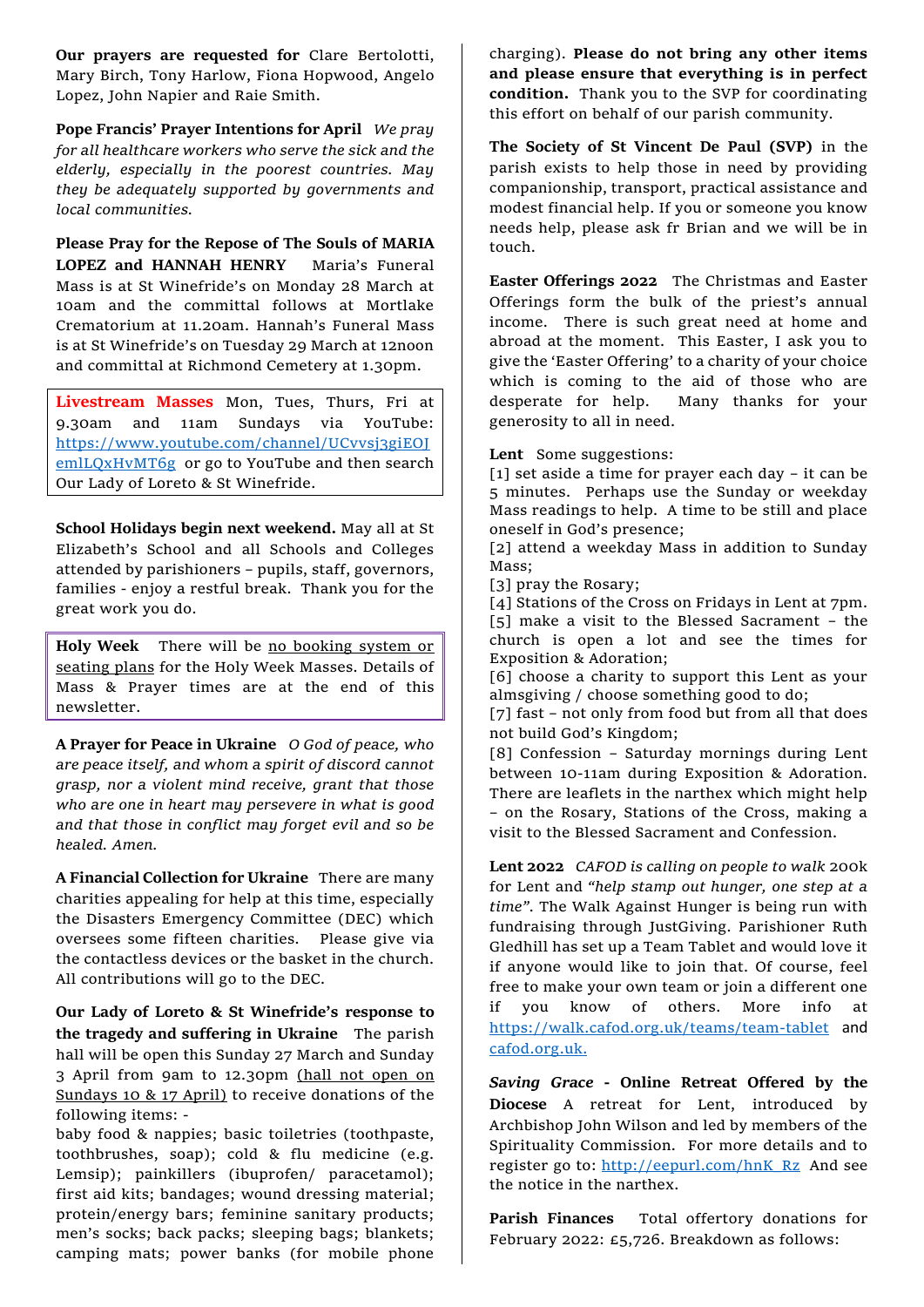Standing Orders to parish bank account  $£4,146$ ; Contactless devices in church £633; Contactless via parish website £80; Collection plate in church £867.17. The 'offertory donations' are the total monthly giving for the life of the parish and exclude diocesan 2nd collections and third-party collections which are forwarded to the diocese or the third party (for example, the current collection for Ukraine). Many thanks for your generosity.

**Recent Second Collections** Pax Christi - Peace Sunday £217.00; Racial Justice £249.52; Poorer Parishes £261.00; Clergy Support Fund £562.40; Ukraine - so far £1,789.14. Many thanks.

**New Sets of Gift Aid Envelopes** Teresa Chance, our Gift Aid Coordinator, has the new sets of weekly envelopes, which will begin in April. If you are currently using Gift Aid envelopes for your weekly offertory, please contact Teresa on 07941 913282, so that she can arrange how best to get your envelopes to you. Many thanks for your generosity to the Parish.

**Covid Protocols and Returning To 'Normal'** Our parish policy regarding Covid has been to have an incremental approach to return to 'normal'. All pews are now open for use and it is no longer necessary to sign in at Mass. The wearing of face masks is optional and I shall continue to wear a face mask. We will continue to have a no-touch Sign of Peace for the moment. It is important that we continue to be careful as the virus is still prevalent. Please be sensitive to the needs of those around you, and, where possible, leave a space between you and those not known to you. Please do not come to church if you have any symptoms of Covid.

#### **Covid – Resilience – Trauma – Pastoral Recovery**

There is strong evidence that the pandemic has caused a 'collective trauma'. **FaithAction**, a national network of faith-based and community organisations seeking to serve their communities through social action, has commissioned a report to address this: *Resilience, Trauma, and Pastoral Recovery***.** It is intended to be both a toolkit and a source of healing and hope in our Christian communities and beyond. The report is written by **Professor Jim McManus**, President of the Guild of Health and St Raphael and a Member of the FaithAction Advisory Group. He is also President of the UK Association of Directors of Public Health and participates in the Government's Scientific Advisory Group on Emergencies (SAGE). Professor McManus advises that we think of this emergency not as a pandemic, but as a syndemic — where a number of impacts (e.g. physical, social, financial, or emotional) combine together to create an effect which is worse than any one individually. To view the report please go to the Catholic Bishops'

Conference of England & Wales website: [https://www.cbcew.org.uk/resilience-trauma](https://www.cbcew.org.uk/resilience-trauma-and-pastoral-recovery/)[and-pastoral-recovery/](https://www.cbcew.org.uk/resilience-trauma-and-pastoral-recovery/)

**The Church Shop** will be open after the morning Masses this Sunday 27 March and again on Sunday 10 April. There is a good selection of cards, rosary beads, crucifixes and more.

**Sunday Choirs at 9.30 & 11am** continue to welcome new members as they prepare for Easter. Choir practices are on Wednesdays at 8pm (lasting 45mins) during Lent. All voices welcome. Ability to read music not required but helpful.

**Refreshments after the Sunday 9.30am Mass**  Thank you to those parishioners who have come forward to join a rota for running the monthly coffee mornings after the Sunday 9.30am Mass. So that we can get things up and running we do need a coffee morning co-ordinator to manage the rota etc. If you are interested in volunteering please email the parish office.

#### **The Acutis Club**



Our first session for our younger parishioners took place last Sunday in the parish hall and was a great success. Our next session will be on Sunday 24 April 4-5pm, initially for those in school years 4-8.

**Journeying Together and Our Response to the Synod Process Initiated by Pope Francis:** The summary report and feedback to the diocese is now on the parish website. Lent is a good time to reflect personally and prayerfully on the summary report and feedback. In Eastertide we will organise a series of meetings to enable as many parishioners as possible to gather to discuss what we believe the Holy Spirit is asking of us.Please have a word with fr Brian if you do not have access to the internet and need a paper copy.

**Journeying Together – Diocesan Draft Synthesis (Collation of Reports from Parishes and Diocesan Organisations)** The diocese has sent us their draft synthesis and this is now available on our parish website. We are also making available the presentation which was used at the diocesan meeting on Thursday 17 March to explain the synthesis. The final Archdiocesan submission will be submitted to the Bishops' Conference of England and Wales on 8 April. It will be published on the Archdiocesan website later in April.

**Catholics in Health & Social Care: ethics and practice.** Are you looking for an opportunity to meet people motivated by their faith to care for others? Would you like to explore the unique